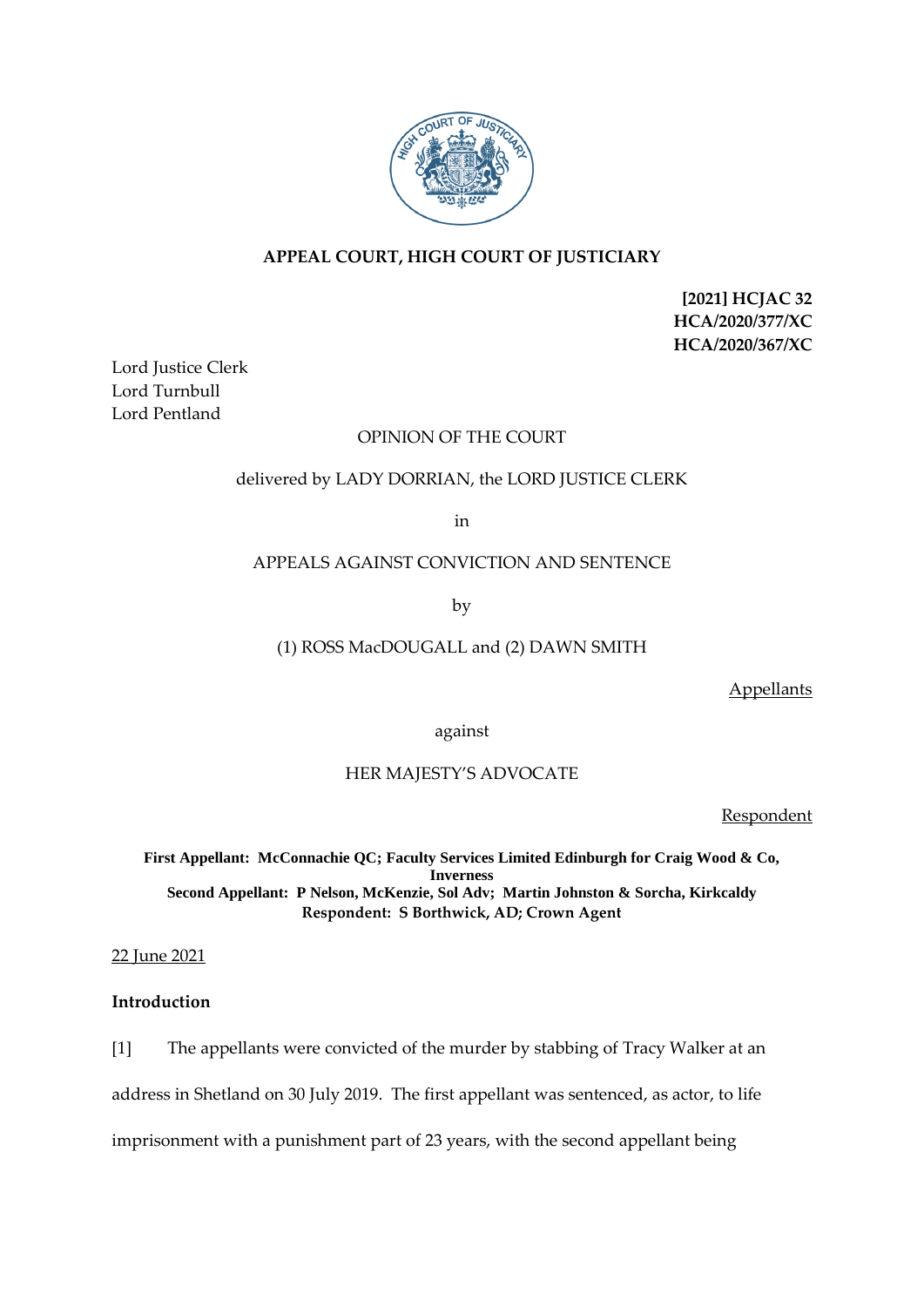sentenced, on an art and part basis, to a punishment part of 21 years, reduced to 20 years and 2 months to reflect a prior period spent on remand. Each appellant lodged a notice incriminating the other and neither gave evidence.

[2] They both appeal against conviction and sentence. It is submitted that the trial judge misdirected the jury. In particular, the first appellant contends that the judge erred in directing the jury that they could only convict the second appellant on an art and part basis, rather than as actor. It is submitted for the first appellant that there was sufficient evidential basis to direct the jury that they could convict the second appellant alone as the principal actor. On behalf of the second appellant, it is submitted that the trial judge erred in directing the jury that there was no basis to consider the possibility that the first appellant had carried the knife used in the murder to the locus, on which basis he alone might have been convicted. The sentences imposed are challenged as excessive.

#### **The circumstances**

[3] Tracy Walker was killed in a car park close to the flat of a drug dealer, Gary Latham, from whom she was planning to buy drugs. The cause of death was sharp force injuries to the neck and external compression of the neck. During the evening various people, including both appellants, who took heroin and crack cocaine there, had been in Latham's flat for the purposes of obtaining drugs. Witnesses Ross Sutherland and Michael Morrice were amongst them. Later that night, the appellants both wanted more drugs but did not have the means of paying for them, and tried (unsuccessfully) to obtain them on "credit" from Latham. They kept talking about ways which they could get money for drugs. They were seen to be 'giddy' when discussing this together.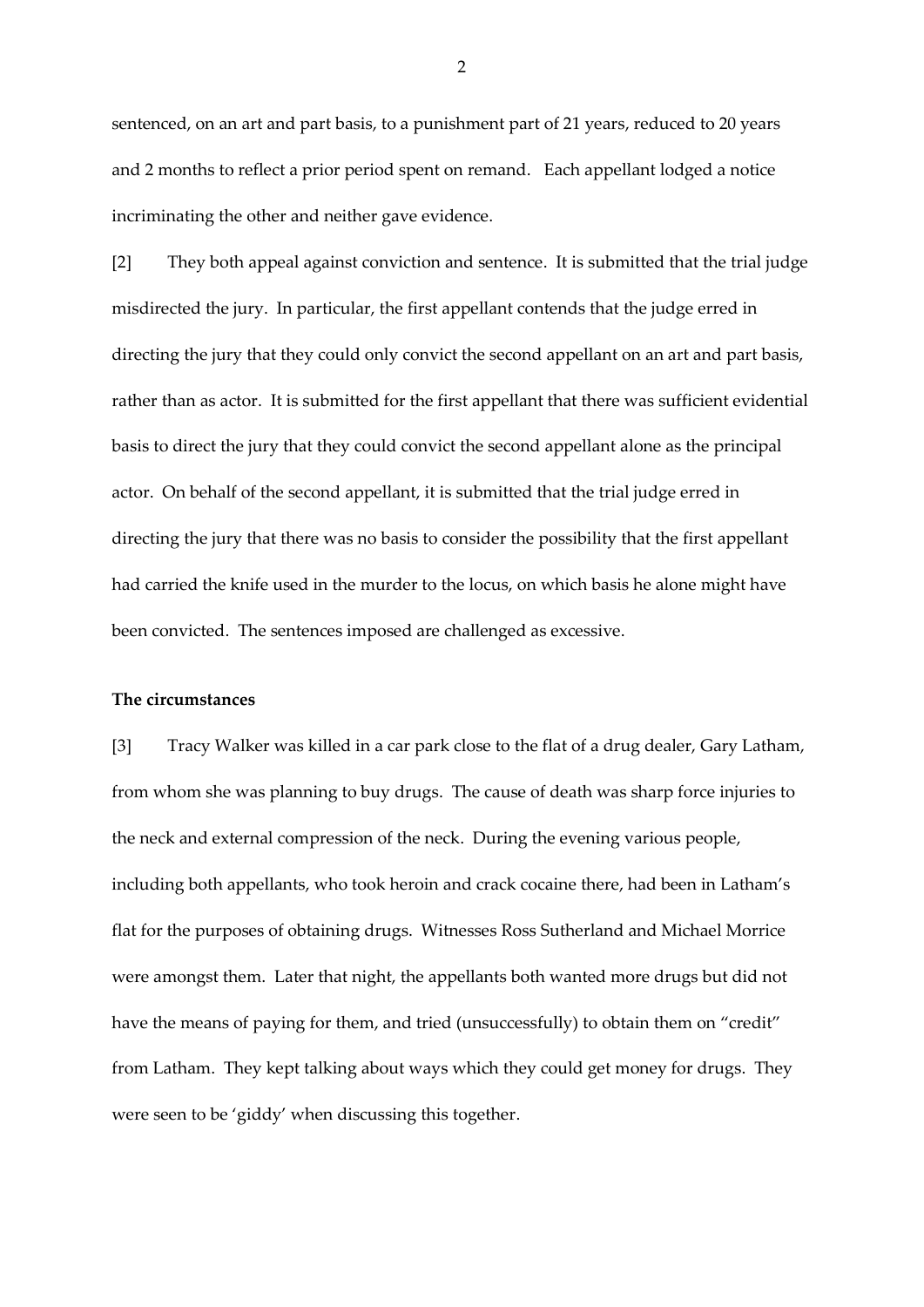[4] Unfortunately for Tracy Walker, the appellants overheard her phone call to Latham asking him to supply her with drugs when she would have cash, after midnight. The appellants spoke irately about Tracy Walker. They continued to talk about getting money, and spoke of a common plan to rob a person or a house in order to do so. When Walker arrived, Latham, who by now thought the appellants were going to rob her, told her to wait at the back of the car park, where it was dark, until he got rid of the appellants. She left in the direction of the car park.

[5] When Latham returned the appellants were getting ready to leave. As the appellants got ready to leave, the second appellant pulled a knife from her handbag. It was black, and the blade was about 8-10 inches long. After the appellants left, Latham and Morrice heard moaning from outside and thought the appellants were having sex. They looked out. Latham described the first appellant as being on top of someone else, in a press up position, directly behind Flat 23. He was roaring with anger and attacking someone. Morrice said the first appellant was on his hands and knees, with his hands at the head of the person beneath him, and his head covering theirs.

[6] Latham went outside and saw both appellants coming down from the top of the car park together. The first appellant had what looked like "a big, evil-looking knife in his hand". Morrice heard Latham arguing with the first appellant, and saying "put the blade down". The first appellant was acting aggressively, and chased Latham back to the flat where he started kicking at the door and saying "I'll stab you".

[7] Shortly after that Latham found the deceased, who was not breathing, with a deep gash on her throat. There was a knife nearby, with a sheath, lying above her head. In its sheath it was similar to the one the second appellant had pulled from her handbag earlier. The knife was later identified as a filleting knife belonging to the second appellant's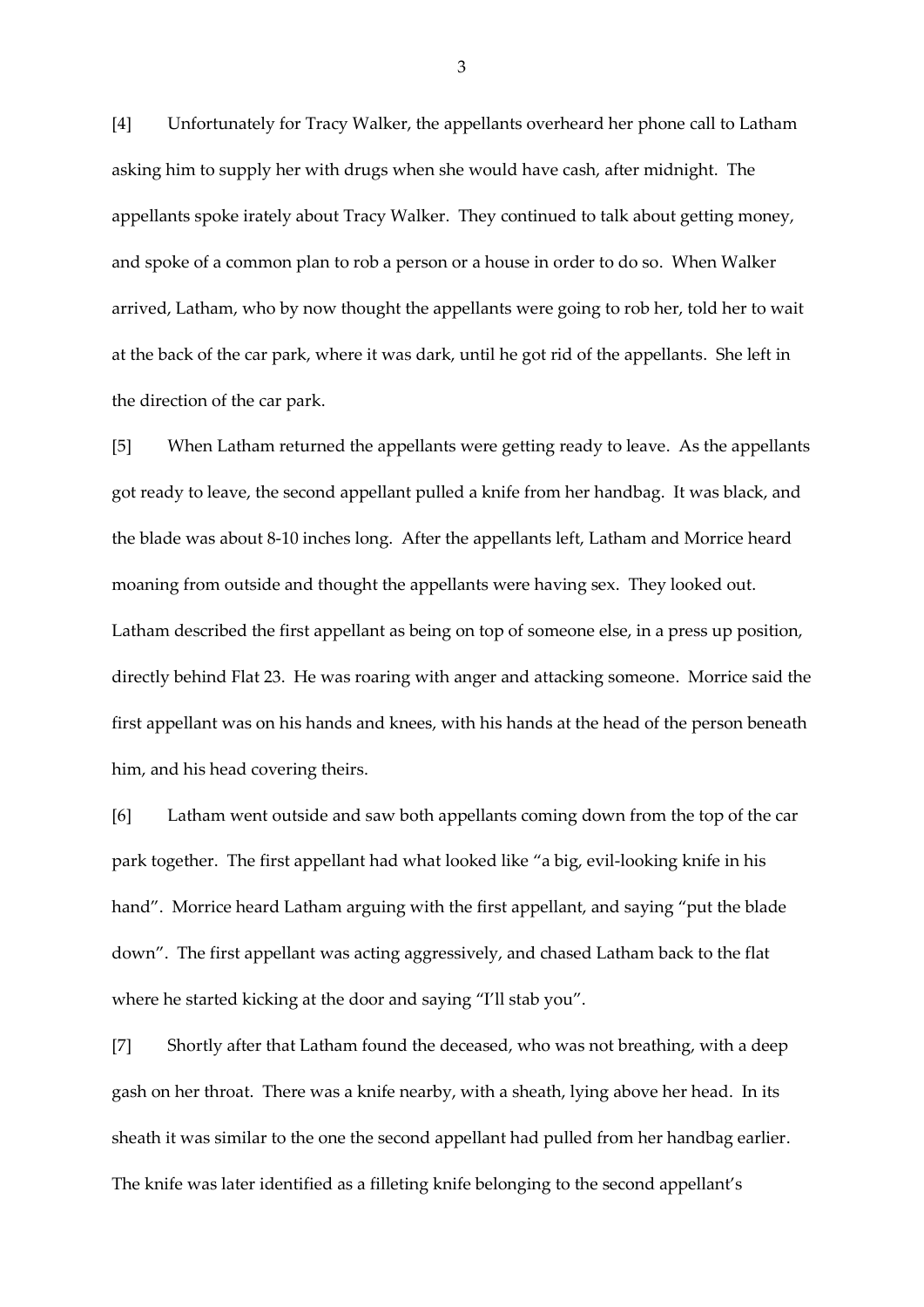stepfather, Ian Pottinger, who had last seen it in his home, about a week before the murder. The second appellant had ready access to that address. Human blood on the knife was consistent with its use to inflict the fatal neck wound. A nearby stone weighing 4.86kg displayed several blood stains matching the DNA profile of the deceased. DNA matching the deceased, found near the opening of the second appellant's handbag, could have been deposited by direct or indirect transfer.

[8] Subsequent to the attack, early on the morning of 30 July, the appellants attended the home of Kyle Swannie. The first appellant asked for a change of clothes as he had been in a fight. Swannie provided clothing, and also gave the second appellant a hoodie to wear. He asked Swannie to give him an alibi "for the fight"'. He was stressed and his behaviour was frantic. When Swannie asked him what he wanted him to say the first appellant said "Just say me and Dawn were here all night".

[9] The same morning another witnesses, Barry Colquhoun, spoke to the second appellant who told him that she knew what had happened to the deceased and that she was there when it had happened. She told him that the first appellant had killed Tracy Walker, struck her with a rock to the side of her head and struck her one more time on the head. She said that the deceased was on the ground and the first appellant cut her with a knife. For about ten minutes she could hear Tracy gargle, and hold her neck. She said that after the attack the first appellant handed her the knife and took some paper out of her bag and put the knife in her bag. They then left the scene, found the first appellant's mother's car and went for a long drive into the hills, where they had disposed of their clothes, phones and the weapon. (This was obviously untrue, on the evidence). Questioned by police at a later stage, the second appellant said that she had been back home that night by 2200 hrs.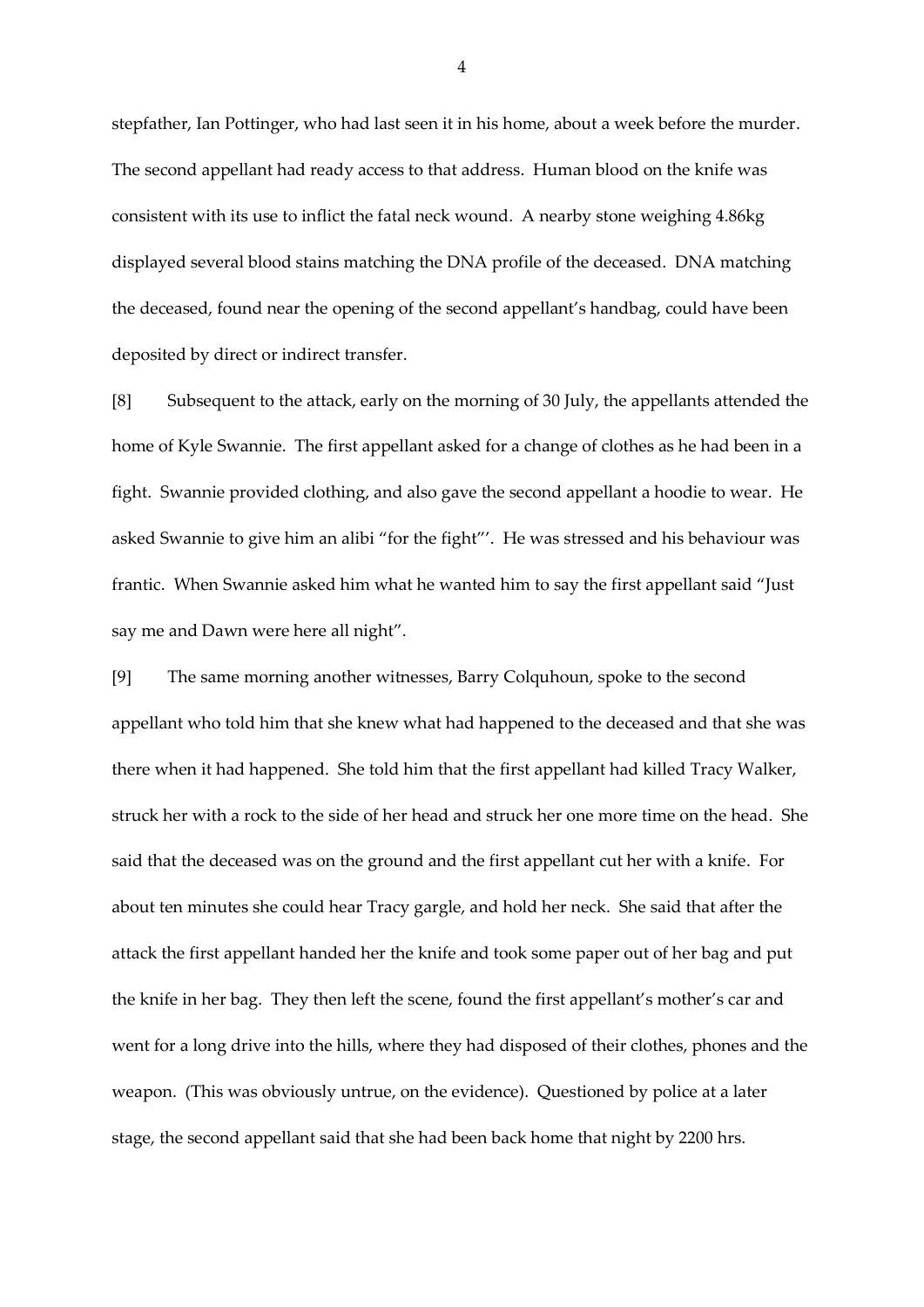[10] Margaret Haughian was a prison escort officer responsible for transporting the appellants from Shetland to Grampian Prison in Peterhead after their appearance in the sheriff court. They took a flight from Sumburgh Airport to Aberdeen Airport. During the flight she was handcuffed to the second appellant who said, while nodding towards the first appellant: "We are going to spend the next 10 to 15 years together for something I've done". [11] In a conversation when remanded in HMP Grampian, the first appellant asked another inmate, Hildtich, what people in Shetland were saying about the case. Hilditch said people were saying that the first appellant had pretty much decapitated the victim with a machete. The first appellant replied to the effect that it was not a machete, it was a knife Dawn had given him.

#### **The trial and directions to the jury**

[12] The Crown's case at trial focussed on the first appellant being the principal actor, with the second appellant providing him with the knife used in the murder.

In his directions to the jury, the trial judge stated as follows:

"The only basis upon which you could convict Dawn Smith is that she was acting in concert with Ross MacDougall as I have explained concert to you. You could not convict her of murder if you are not satisfied that she was acting in concert with him".

He also reminded the jury of the defence case for the first appellant, which raised the possibility of the second appellant being the actor in the murder.

[13] In relation to the submissions made by counsel for the second appellant, the trial judge directed the jury that a suggestion that the first appellant could have taken the knife from Pottinger's house was unsupported by evidence; that Colquhoun's evidence that the second accused herself told him that she had taken the knife from her father's house had not been challenged in cross-examination; and that to consider the suggestion would involve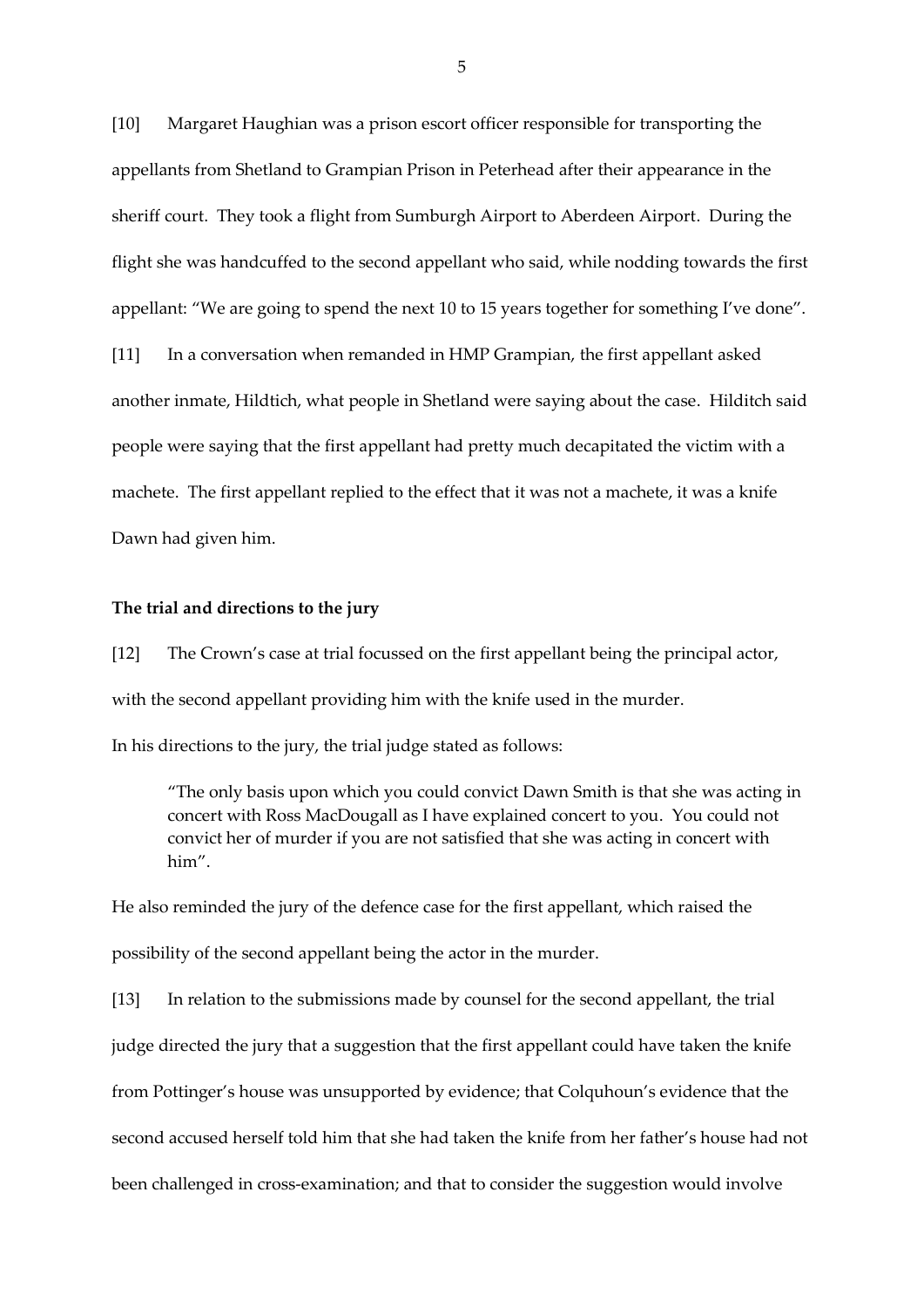pure speculation which was not permitted. There was no evidence upon which they could have concluded that the first appellant had taken the knife.

#### **Analysis and decision**

## **Conviction**

#### *First appellant*

[14] The Crown had originally maintained that the issue raised for the first appellant had not been a live issue at trial. It became apparent that this argument was not tenable. In advance of the trial, the first appellant had lodged an incrimination of the second appellant. The only lines pursued by his senior counsel were (i) that the main Crown witnesses were not reliable or credible and (ii) that there was evidence which, if the jury rejected certain central elements of the Crown case, and accepted an alternative analysis offered by counsel, might justify the conclusion that the second appellant alone was guilty as actor. The Crown accepted that the comment made by the second appellant to Margaret Haughian was capable of being considered an unequivocal admission, which would require little by way of corroboration. It was also accepted that there was evidence which could corroborate that, and that there was thus at least a "possible" sufficiency against the second appellant as actor. This, however, was extremely weak compared with the case against the first appellant as actor. It is interesting to note that in his report the trial judge does not suggest that there was not a sufficiency of evidence against the second appellant as actor. Instead he states that:

"The only basis upon which the jury were invited to convict the appellant was that set out by the Advocate Depute in his address to the jury and narrated at para [17] above. What is stated in these grounds is in essence what Mr McConnachie submitted to the jury, which they rejected."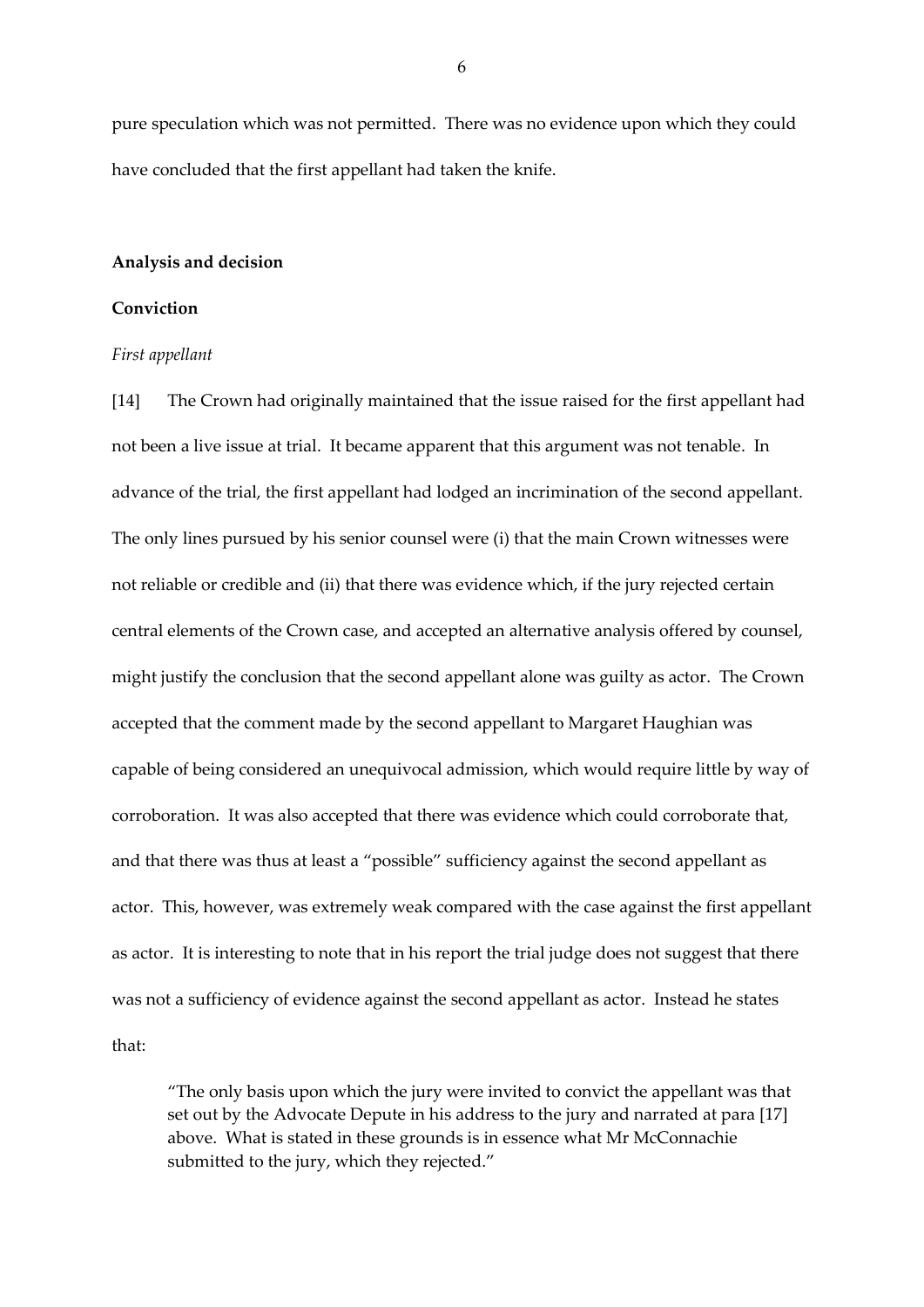[15] Like the written submission for the Crown, this misses the point. Live issues at trial are not dictated purely by what is the Crown theory of the case. Against the relevant background it is, in our view, impossible to assert that the matter was not a live issue at the trial. The fact that the evidence was weak compared with the evidence that first appellant was actor did not mean that it was not a live issue; it merely meant that the persuasive force of the evidence might be very fragile when considered in light of the evidence overall. Ultimately, when considering the effect of the Crown acceptance that there was a sufficiency against the second appellant as actor, the advocate depute conceded that the matter was a live issue at trial. We consider that a sensible concession in light of the relevant authorities

(see: *Gardener v HMA* 2010 SCCR 116 at para [17]).

[16] After reminding the jury of the speech by counsel for the first appellant, the trial judge directed the jury:

"It's for you to decide whether there is or is not merit in the criticisms which he made. He asked you to find that on the evidence that Dawn Smith, the second accused, was alone responsible for the murder of Tracy Walker for the reasons which he gave."

[17] The difficulty with this direction was that the trial judge had already directed the jury, clearly and repeatedly, that the only basis upon which they could convict the second appellant was that she was acting in concert with the first appellant who was actor in the murder. He had effectively excluded from the jury's consideration the possibility that the second appellant might be guilty other than on an art and part basis. The directions which were given did not put into proper focus the issues, and were to an extent contradictory. To that extent there was a misdirection.

[18] The question which then follows is whether that misdirection amounted to a miscarriage of justice in terms of section 106(3) of the Criminal Procedure (Scotland) Act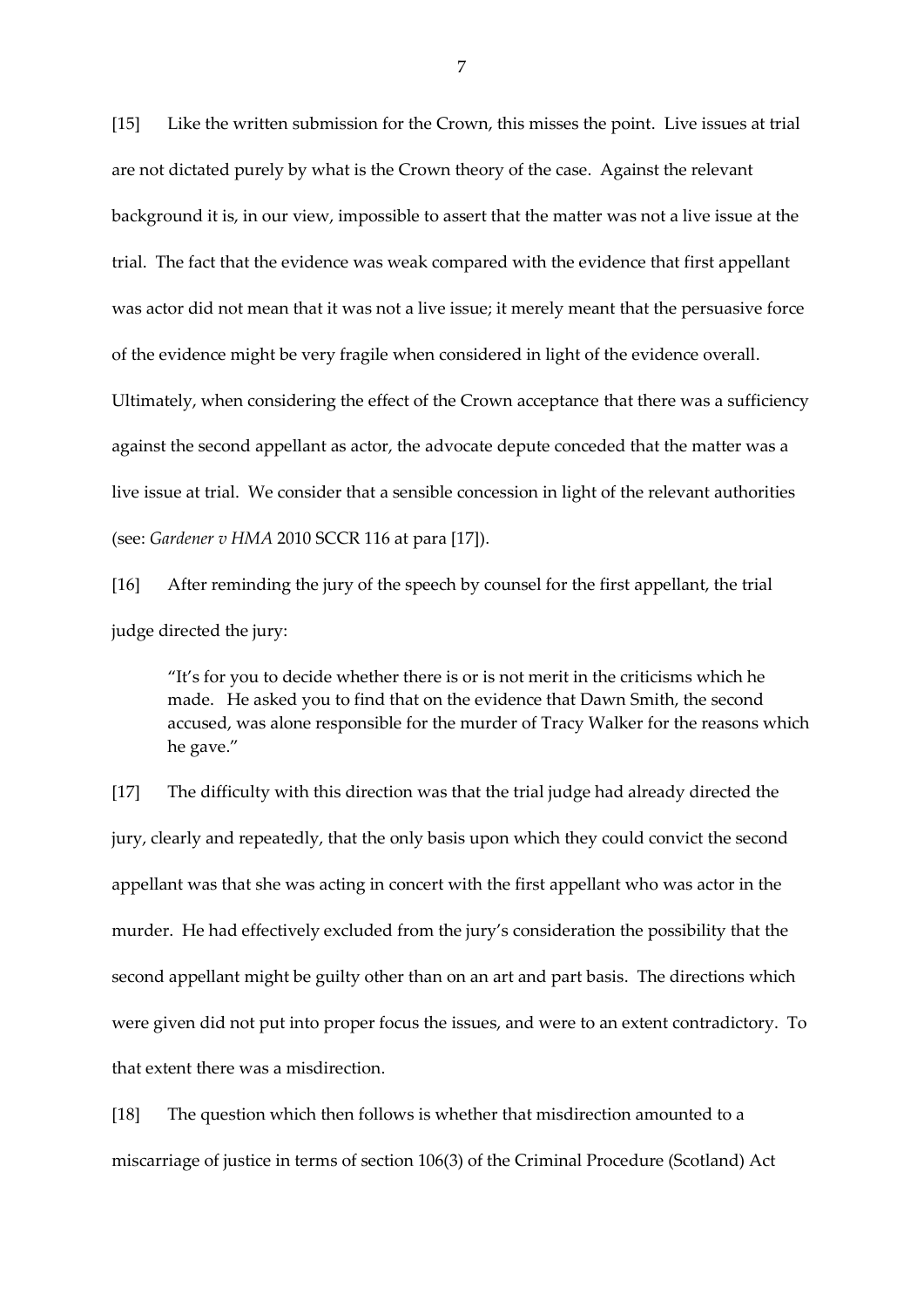1995. Whether a misdirection amounts to a miscarriage of justice will depend on the whole circumstances of the case. The court will not examine parts of the charge to the jury in isolation but will view the summing-up as a whole, and importantly, against the background of the whole evidence in the case, as well as the arguments at trial (*[Muir](https://uk.westlaw.com/Link/Document/FullText?findType=Y&serNum=1933030295&pubNum=4760&originatingDoc=ICAF3A360207411E8A627E93DE341BF95&refType=UC&originationContext=document&transitionType=CommentaryUKLink&contextData=(sc.Category)&comp=books)* v *HM [Advocate](https://uk.westlaw.com/Link/Document/FullText?findType=Y&serNum=1933030295&pubNum=4760&originatingDoc=ICAF3A360207411E8A627E93DE341BF95&refType=UC&originationContext=document&transitionType=CommentaryUKLink&contextData=(sc.Category)&comp=books)* 1933 JC 46 at page 49, per Lord Sands). It is important to note that not every misdirection will amount to a miscarriage of justice (*AM* v *HMA* [2006] HCJAC 46 at para [7]; *McGougan* v *HMA* 1991 SLT 908 at page 910). That is the case even where the misdirection can be said to be material (*Docherty* v *HMA* [2014] HCJAC 94 at para [33]). Relevant factors include the seriousness, importance and materiality of the error which arises, assessed in the context of the evidence at trial.

[19] We are unable to reach the conclusion that the misdirection in this case amounted to a miscarriage of justice. Whilst it is possible to say that one view of the evidence might have allowed a conclusion that the second appellant was actor, and such a conclusion might have been open to the jury had they rejected the central propositions upon which the Crown case was based, the evidence that the first appellant had in fact been the actor – which included a very clear and unequivocal admission to using the knife - was extremely strong. The first appellant did not give evidence, and the issue arose only by means of an alternative analysis of the evidence, which involved the need to reject significant evidence which the jury would have little reason to discard.

[20] Moreover, whilst the evidence and the defence case might have raised the possibility of the second appellant as actor, a conclusion that she had acted alone is not one which might reasonably have been reached by the jury on the evidence as a whole. There was overwhelming evidence that the two appellants had acted together in the course of a common purpose in the pursuit of which they murdered the deceased, which included: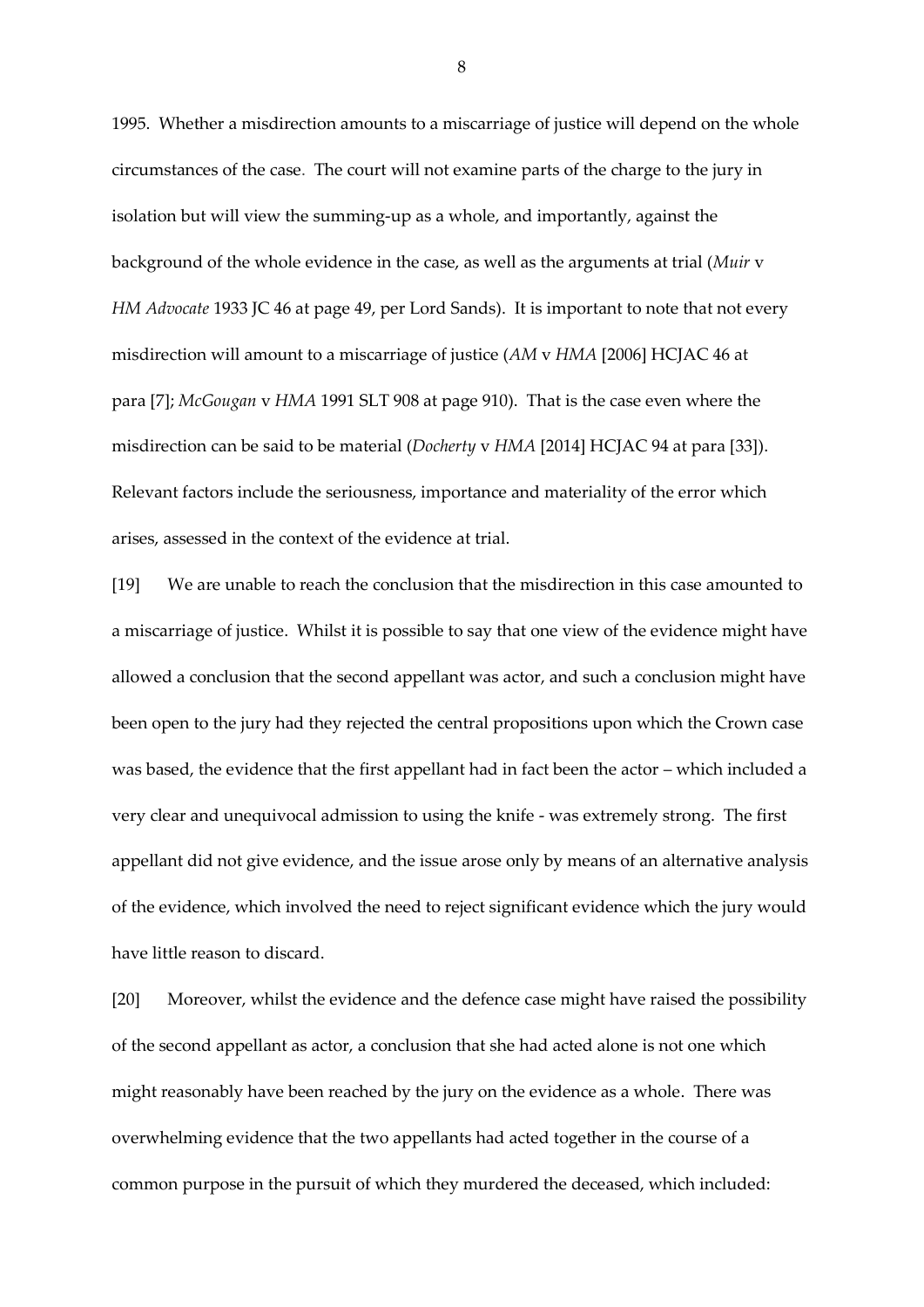- The two appellants had been heard, in Latham's flat, talking about how they could obtain money in order to purchase drugs. They talked about trying to get money robbing someone or a house. They were giddy, whispering to each other and said they had to get money somehow. There was evidence that the second appellant jumped up onto the first appellant, wriggled herself on him and said, "We will get money from someone or we will rob someone."
- The appellants had overheard the phone call made by the deceased to Latham and spoke between themselves about her. There was also evidence that both appellants felt some anger towards the deceased, which arose from prior, unrelated events.
- The second appellant was seen to be in possession of a knife in Latham's flat. The evidence strongly suggested that she provided that knife to the first appellant, who then used it in the murder.
- The second appellant admitted to Colquhoun that she was present when the attack had happened and that she had stood and watched for ten minutes while the deceased gargled and held her throat.
- Neither of the appellants assisted the deceased or called an ambulance.
- The evidence suggested that at some stage subsequent to the attack the bloody knife came into contact with the second appellant's handbag, or she handled her bag after coming into contact with the deceased's blood.
- Eyewitnesses saw the appellants leaving the car park together; they had remained in each other's company from the time of planning to rob someone to a point subsequent to the death.
- Both appellants left the locus in the car belonging to the first appellant's mother and later attended the home of Swannie, who gave them a change of clothes.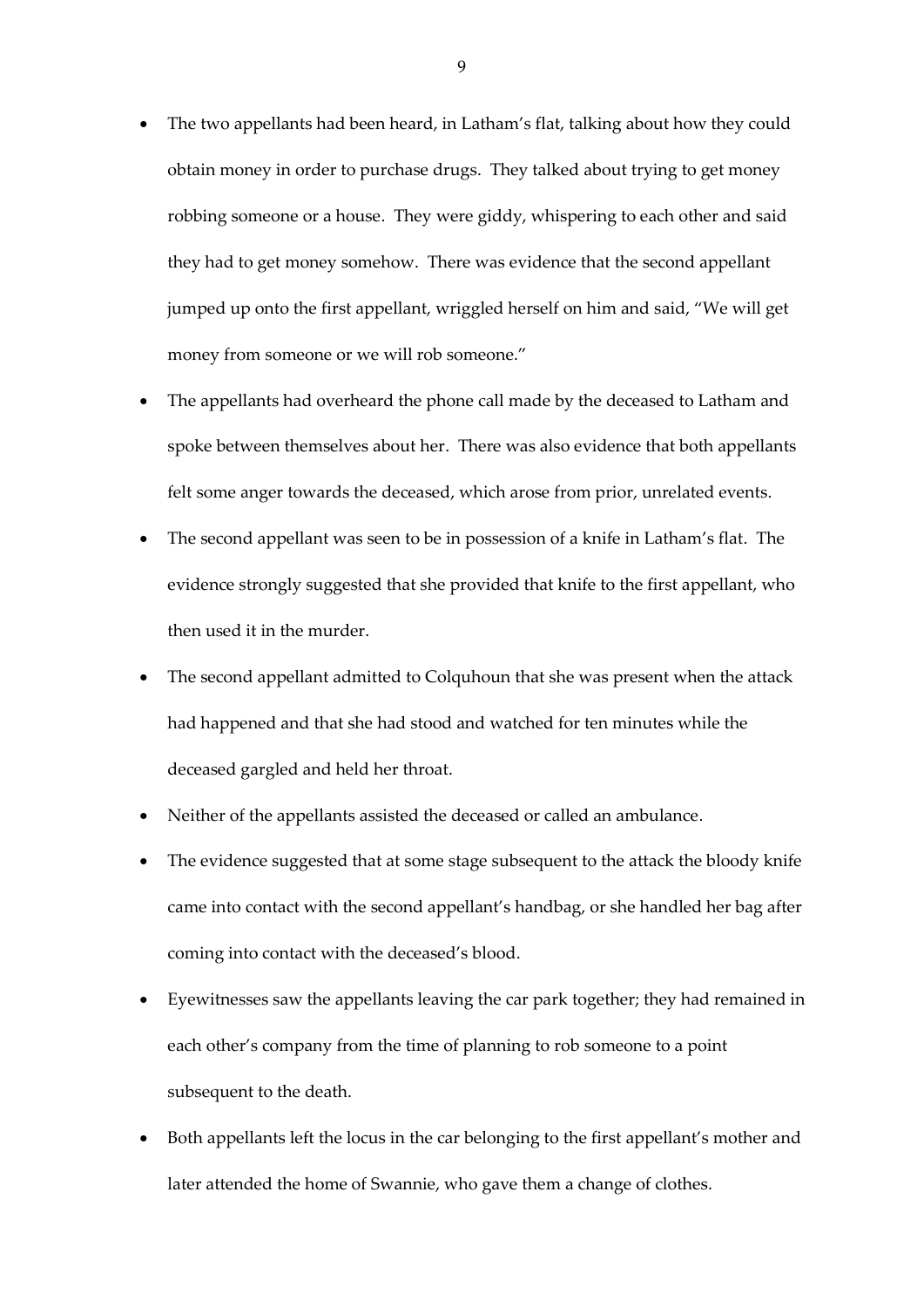[21] Standing the evidence, the likelihood that the jury would have convicted the second appellant as actor yet acquitted the first appellant, is, on the evidence virtually non-existent. In these circumstances the appeal against conviction for the first appellant must fail. *Second appellant* 

[22] The submissions for the second appellant that the trial judge erred in the direction which is challenged are not tenable. The simple fact of the matter is that there was no evidence to support the contention made in counsel's speech. The only evidence placing any time frame on the removal of the knife was that it must have been within the week or so prior to the events giving rise to the murder. There was no evidence of the first appellant being in Pottinger's house. In contrast, there was evidence that the second appellant admitted taking the knife herself, and that it had been seen in her possession prior to the murder. The first appellant was only seen with the knife subsequent to the murder. There was simply no factual basis upon which the trial judge should or could have directed the jury to the possibility that the knife had been taken by the first appellant. As such, he was entitled to remove that hypothesis from the jury's consideration on the basis that it was speculation. There was no misdirection and so the appeal against conviction for the second appellant must be refused.

# **Appeals against sentence**

## [23] In his report the trial judge stated:

"Having regard to the serious aggravations mentioned and following the guidance given in *HM Advocate* v *Boyle and Others* 2010 SCCR 103 at para [16] I considered that a punishment part significantly longer than 16 years was appropriate in the case of the appellant and selected a punishment part of 23 years (*Leathem* v *HM Advocate* [2017] HCJAC 10 and the cases cited therein; and *Davidson* v *HM Advocate* [2019] HCJAC 10)). I considered that the appropriate punishment part for Dawn Smith, having regard to the aggravations mentioned, was 21 years."